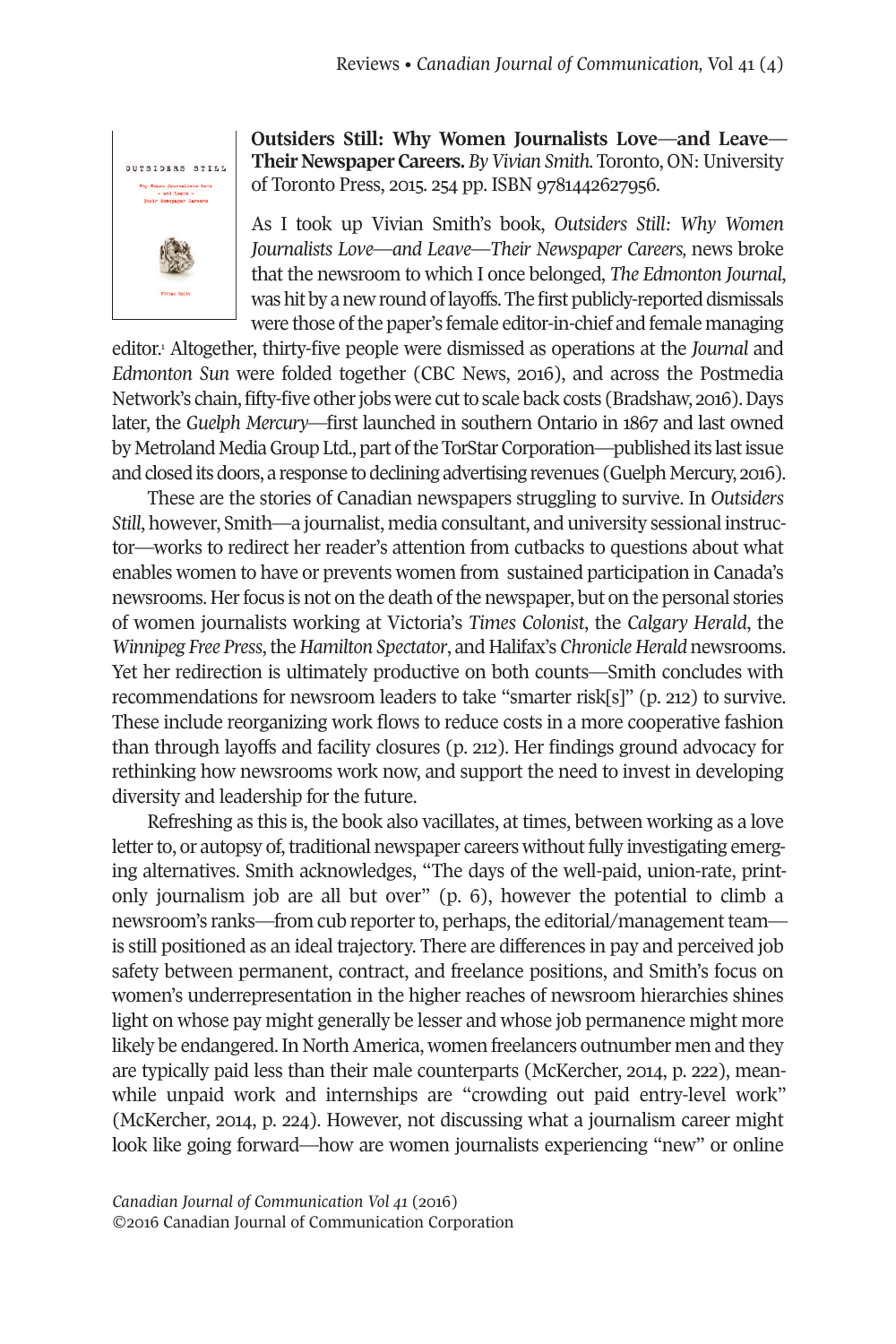journalism organizations and start-up ventures—seems an oversight as more people lose, or have never had, permanent paid positions at mainstream newspapers. The scope of this study limits the ability to grapple with such questions though. Most of the nearly thirty interviewees were employed at the five newspapers listed above at the time of Smith's research. <sup>2</sup> Perceptions of power and inequality are based upon their experiences and the stories they told of their own working lives. This explains why one participant, for example, described freelance work not only as potentially scary, but akin to "being an Avon lady part-time" (p. 112). Questions about the working experiences of women in new media platforms may more appropriately be the premise for another study altogether.

The potential limits of personal narratives are also evident in the profile of the participants: most are white, heterosexual, and middle class. Smith chose participants from similarly-sized dailies owned by different companies, spread across the country, and employing a range of women in their editorial departments. Though Smith writes, early on, that she is "not 'doing' intersectionality" (p. 16), this does not mean race, sexuality, class, or ability are completely ignored. However, the stories shared tend to centre on an over-arching heteronormative view of the challenges women face in newsrooms. For example, how motherhood and childcare can disrupt a woman's newspaper career is discussed throughout the book. This reflects the lived experiences of many of the interview participants (and Smith herself), but a reader can be left wanting to know more about how women journalists push their newsrooms to navigate other kinds of challenges, too.

Overall, Smith's work is most successful in identifying the motivations and challenges of individual journalists, and in finding patterns that illustrate similarities and differences of viewpoints between generations. If genderis Smith's primary focus, age is her second; three of the book's seven chapters are structured around age groups— "senior women print journalists," "mid-career participants," and the "youngest journalists." These chapters include brief autobiographies of each participant, typically subtitled with a key quote defining her story as she told it. The chapter, "Of Darkness, Dragons, and Black Holes," allows for differences between age groups to be better explored, as Smith shares the results of newsroom-based focus group interviews where participants can be seen to learn from each other and engage in new ideas about power structures within their workplaces.

Throughout, Smith includes lengthy excerpts from interview transcripts, affording the reader an opportunity to feel as though they, too, are part of the conversation. For the reader preoccupied with the future of journalism—whether from the vantage point ofthe academy orthe newsroom—orthe reader more generally interested in the everevolving experiences of women in Canada's workplaces, *Outsiders Still* is a pleasure to read and a solid example for further studies.

## **Notes**

1. Former *Journal* editor-in-chief Margo Goodhand offered an insightful look at her own last day, and the state of affairs at Postmedia, in *The Walrus* weeks later.

2. Not all of Smith's interviewees worked at one of the five newsrooms discussed in her book. In her penultimate chapter, dealing with stories of women who had left their newsrooms since participating